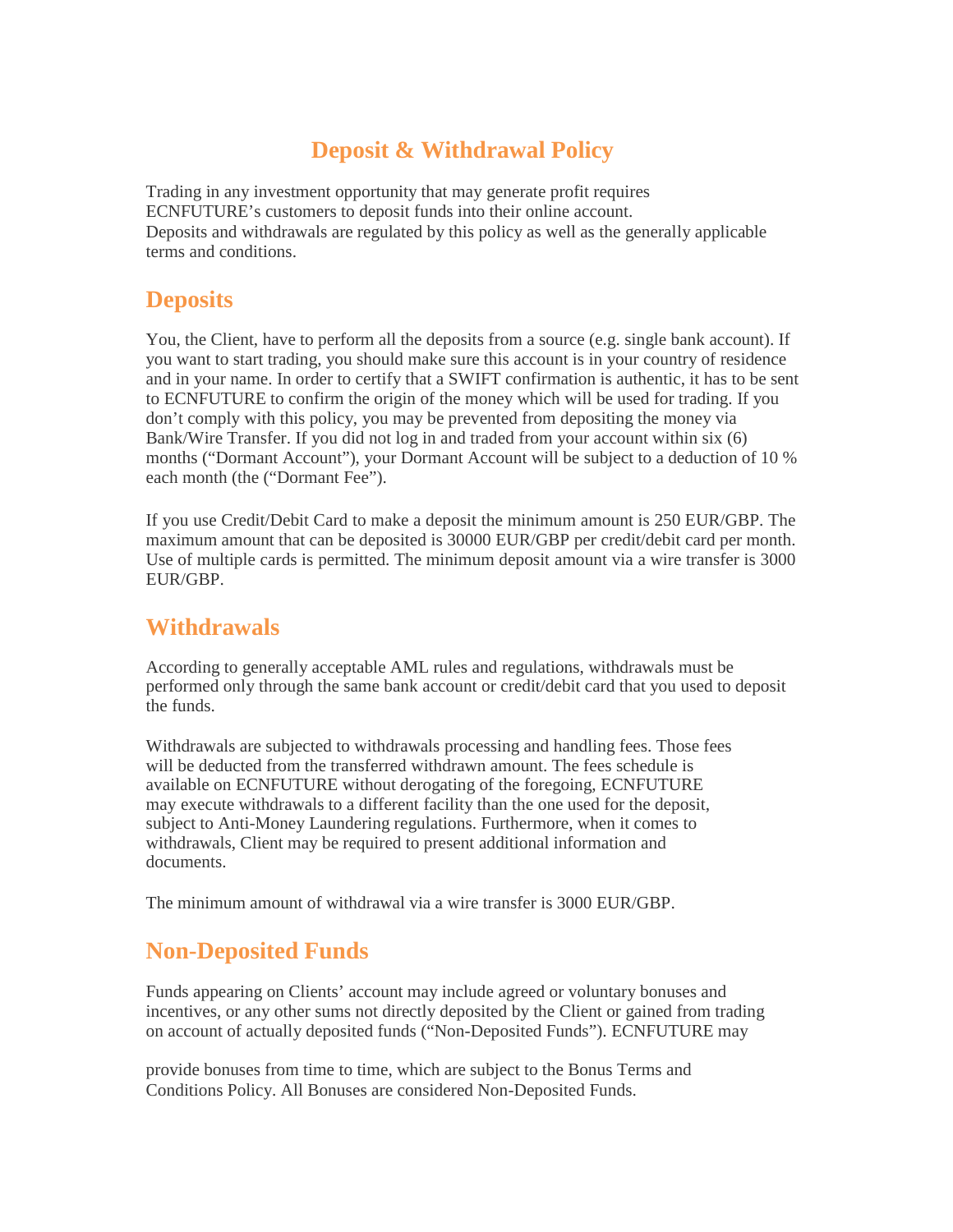## **Submitting a Withdrawal Request**

In order to process your withdrawal request, you must:

All compliance documentation must have been received and approved by ECNFUTURE's compliance officer in order to proceed with the withdrawal Beneficiary Name must match the name on the trading account. Requests to transfer funds to third party will not be processed.

There are no requirements regarding a minimum or maximum withdrawable amount.

**IMPORTANT:** ACCOUNT HOLDER IS REQUIRED TO MONITOR ACCOUNT REGULARLY, AND ENSURE THAT AVAILABLE MARGIN EXISTS IN THE ACCOUNT PRIOR TO SUBMITTING THIS REQUEST, AS SUCH WITHDRAWAL MAY HAVE AN IMPACT ON EXISTING OPEN POSITIONS OR TRADING STRATEGY USED.

## **Typical Withdrawal Processing Time**

The request will generally be processed by ECNFUTURE within 5 business days of receipt. Once the withdrawal request has been approved it may take up to 10 business days for the funds to reach your credit card or bank account. If you do not have online access to your credit card, it should appear on the next billing statement(s) depending on your card's billing cycle.

In order to avoid any delays please review your information carefully before submitting your request. ECNFUTURE assumes no responsibility for errors or inaccuracies made by the account holder. ECNFUTURE cannot monitor and is not responsible in any way for the Client's Credit Card Company or bank's internal procedures. Client must follow up with the credit card or respective bank independently.

Please note clearly that we are not committed to any time frame and that any additional charges imposed by third parties shall be deducted from the deposit or the withdrawal, as applicable.

Additional Charges: If the receiving bank uses an intermediary bank to send/receive funds, you may incur additional fees charged by the intermediary bank. These charges are usually placed for transmitting the wire for your bank. ECNFUTURE is not involved with and nor has any control over these additional fees. Please check with your financial institution for more information.

#### **Currency**

The account could be maintained in the following currencies:

Euro or GB Pounds ("Base Currencies"). Any other currency will be converted at the exchange rate existing at the point of conversion ("Exchange Rate"); if the Client send